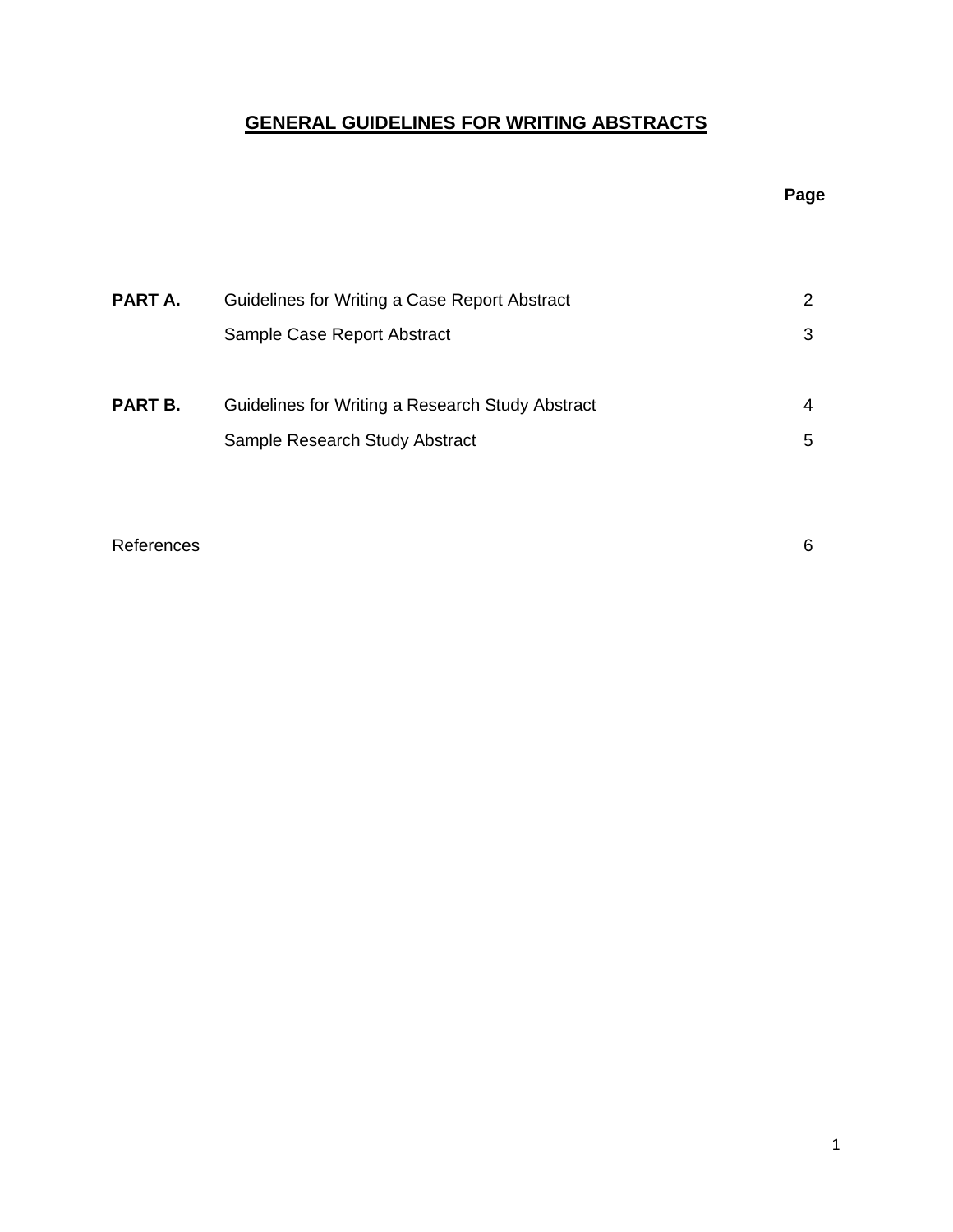## **PART A: Guidelines for Writing a Case Report Abstract**

**Title:** The title is a summary of the abstract itself and should convince the reader that the topic is important, relevant, and innovative.

**Authors**: Include name, degree and institutional affiliation. The authors included should be those who contribute significantly to the intellectual content of the case report.

**Introduction:** Describe the context of the case and explain its relevance and importance.

- Describe whether the case is unique. If not, does the case have an unusual diagnosis, prognosis, therapy or harm?
- Is the case an unusual presentation of a common condition? Or an unusual complication of a disease or management?
- Describe the instructive or teaching points that add value to this case. Does it demonstrate a cost-effective approach to management or alternative diagnostic/treatment strategy? Does it increase awareness of a rare condition?

**Case description:** Follow the basic rules of medical communication. Report the case in sequence.

- Describe the history, examination and investigations adequately. Is the cause of the patient's illness clear-cut? What are other plausible explanations?
- Describe the treatments adequately. Have all available therapeutic options been considered? Are outcomes related to treatments? Include the patient's progress and outcome.

**Discussion:** Discuss rationale for decisions that were made and the lesson from the case.

- Report a literature review of other similar cases. Describe how this case is different from those previously reported.
- Explain the rationale for reporting the case. What is unusual about the case? Does it challenge prevailing wisdom?
- In the future, could things be done differently in a similar case?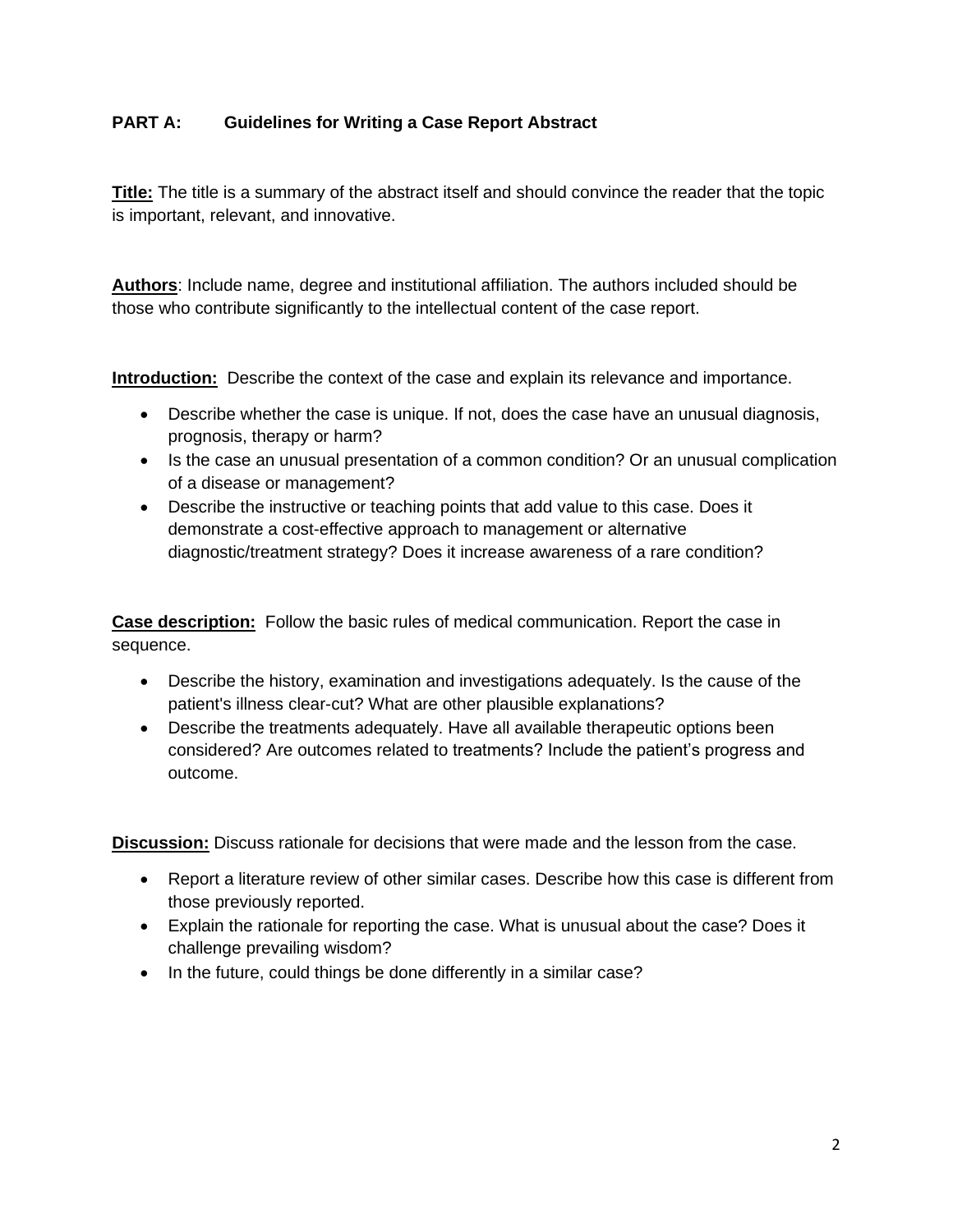#### **PART A: Sample Case Report Abstract**

**Title:** Ergotism Masquerading as Arteritis

Authors: Alexander J. Scumpia, D.O.<sup>(1)</sup>, Daniel A. Aronovich, D.O.<sup>(1)</sup>, Vanitha Vasudevan, M.D.<sup>(1)</sup>, Ryan M. Shadis, M.D. $(2)$  and Mauricio Lynn, M.D. $(2)$ .

(1) Emergency Medicine Residency Program, Mount Sinai Medical Center; (2) Ryder Trauma Center, Dept. of Surgery, Jackson Memorial Health System

**Introduction:** Ergotism is a condition characterized by intense generalized vasoconstriction. The infrequency with which it is encountered makes ergot poisoning a formidable diagnostic challenge.

**Case Presentation:** A 34-year-old woman consulted her doctor because of headaches, dyspnea, and burning leg pain. A clinical diagnosis of mitral stenosis was made. Within a month, she had a cardiac catheterization because of progressive dyspnea. At catheterization, severe mitral stenosis was confirmed and an elective mitral value commisurotomy was scheduled. She presented to the hospital one day early because of increased burning in her feet and new onset right leg pain. In addition to mitral stenosis, the physical examination revealed a cool, pulseless right leg. An arteriogram showed subtotal stenosis and a pseudoaneurysm of the popliteal artery. At the time of the commisurotomy, a right femoral artery balloon dilation followed by patch graft repair of the stenosis was performed. On the fifth postoperative day, she experienced a return of the burning leg pain and the leg was again found to be cool and pulseless. An emergency arteriogram showed smooth segmental narrowing and bilateral vasospasm suggestive of severe, generalized large-vessel arteritis. Treatment was initiated with high-dose corticosteroids, anticoagulants, antiplatelet drugs, and vasodilators. Despite this, her condition worsened, with both legs becoming cool and pulseless. Additional history revealed that she had been abusing ergotamine preparations for a number of years to relieve chronic headache symptoms, and she continued to receive these medications during hospitalization. At this point, the ergotamine preparations were discontinued, and an intravenous infusion of nitroprusside was begun, resulting in significant improvement within 2 hours and her symptoms completely resolved within 24 hours. The patient remained symptom-free after the nitroprusside was discontinued and was discharged from the hospital.

**Discussion:** This case illustrates the prompt and accurate diagnosis of diaphragmatic rupture leading to optimal patient outcome.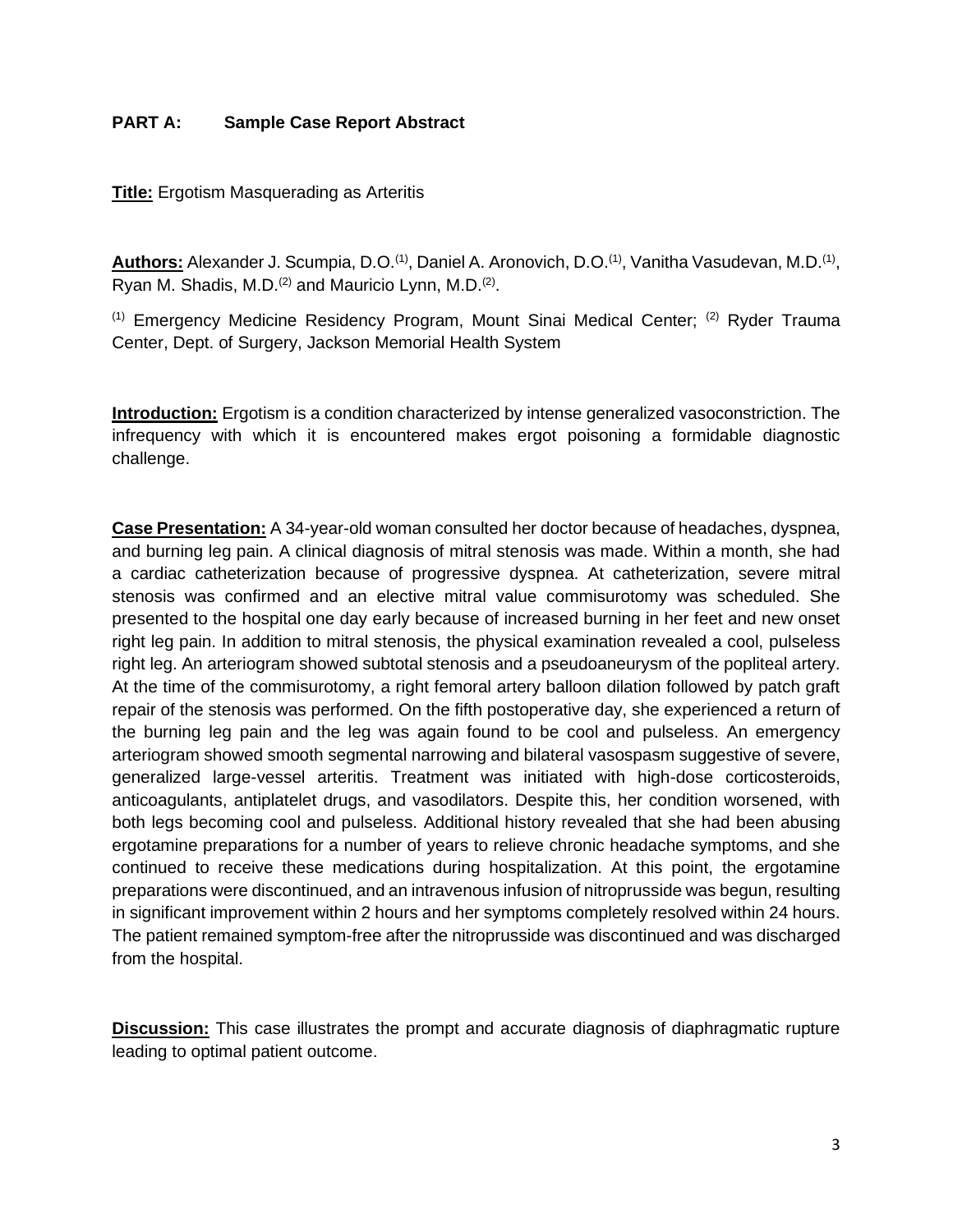## **PART B. Guidelines for Writing a Research Study Abstract**

**Title:** The title should reflect and concisely describe your research project.

**Authors:** Include authors name, degree and institutional affiliation

**Introduction/Background**: Why is the topic you have selected a problem that needs to be addressed? What is missing from the field of study that your study is going to address? Provide a one-sentence summary of the rationale for the study question. End this section with a a onesentence description of the study's primary objective(s) (e.g., "To determine…," "To establish…").

**Methods:** A short paragraph discussing the design, setting, patients, and interventions (Refer to the descriptions below). This section describes how the study was carried out.

- Design: A statement of the study's basic design (e.g., randomized controlled trial, doubleblind, cohort, survey, cost-effectiveness analysis). Note: Make sure you include in the design statement a notation that the research study was approved by the IRB (institutional review board)
- Setting: A one-sentence description of the clinical circumstances of the setting (e.g., general community, primary care center, hospitalized care).
- Patients (or other participants): A brief description of the key eligibility criteria of the study's participants. The total number of the participants must be included and how many participants were included in each group of the study (i.e., study group(s), control group).
- Interventions: A brief description of any interventions administered. (e.g., OMM, medications, etc.)
- Main Outcome Measure(s): A brief description of the study's outcome measurements. (e.g., blood pressure, symptom scores, patient satisfaction scales)

**Results:** A brief summary of the main results along with declarations and explanations of any important findings. Authors should include the study's relevant statistical information (e.g. confidence intervals, levels of statistical significance).

**Conclusion**: How does this study add to the body of knowledge on the topic? Provide a brief summary of the study's conclusions directly supported by the reported evidence. Authors may include clinical applications and any recommendations for additional study.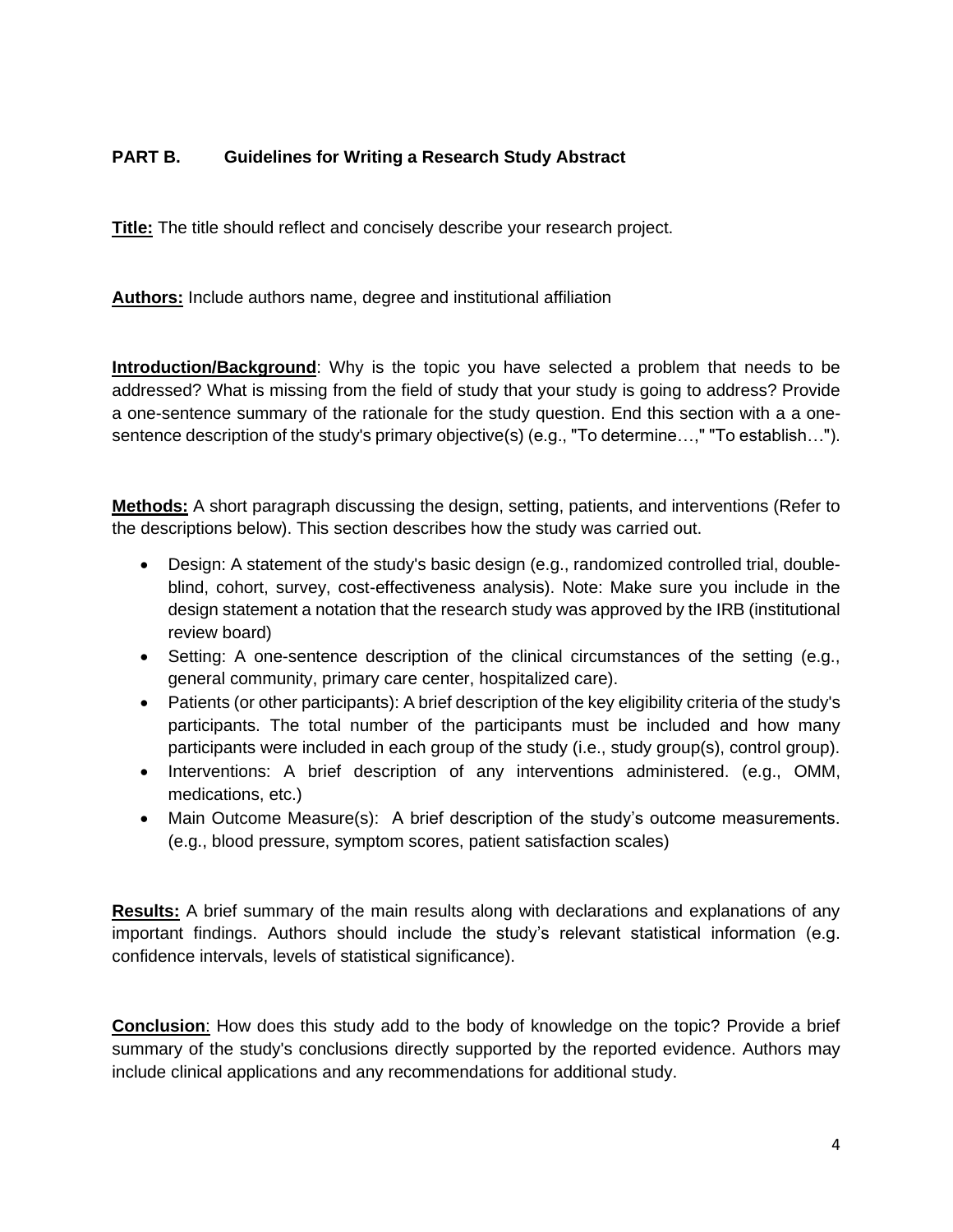## **PART B. Sample Research Study Abstract**

**Title:** Cutaneous squamous cell carcinoma in epidermolysis bullosa: A 28-year retrospective study

Authors: SJ Robertson<sup>1</sup>, E Orrin<sup>2</sup>, MK Lakhan<sup>2</sup>, G O'Sullivan<sup>2</sup>, J Felton<sup>3</sup>, DT. Greenblatt<sup>2</sup>, C Bernardis<sup>2</sup>, JA McGrath<sup>2</sup>, AE. Martinez<sup>4</sup> and JE. Mellerio<sup>2</sup>.

<sup>1</sup>The Royal Children's Hospital, The Royal Melbourne Hospital, Monash Health, Murdoch Children's Research Institute, Melbourne Australia, <sup>2</sup>Guy's and St Thomas' NHS Foundation Trust, London, UK, <sup>3</sup>Brighton General Hospital, E Sussex, UK, <sup>4</sup>Great Ormond Street Hospital for Children NHS Foundation Trust, London, UK

**Introduction:** Some forms of epidermolysis bullosa (EB), notably severe generalized recessive dystrophic EB (RDEB-SG), are associated with increased risk of developing mucocutaneous squamous cell carcinomas (SCCs) which behave aggressively and are the major cause of mortality in early to mid-adulthood. We report our centers' experience of EB-associated SCCs over the last 28 years.

**Methods:** An observational, retrospective case record review of EB patients diagnosed with SCC between July 1991-June 2019.

**Results:** Forty-four EB patients with SCC were identified. They comprised: 31 (70%) with RDEB-SG, 1 (2.3%) with RDEB-pruriginosa, 1 with RDEB-inversa (2.3%), 2 (4.5%) with RDEBgeneralized intermediate, 3 (6.8%) with junctional EB generalized intermediate (JEB-GI), 5 (11.4%) with dominant dystrophic EB, and 1 (2.3%) with Kindler syndrome. Diagnosis of first SCC was earlier in the RDEB-SG group (median 29.5 years (range 13-52 years)) compared to other groups collectively (median 47.1 years (range 30-89 years)). Most SCCs occurred in the RDEB-SG group, and the majority had multiple tumors (mean 5.8 (range 1-44)). Metastatic disease occurred in 16 of 31 (51.6%) RDEB-SG patients and 1 with JEB-GI. Treatments for metastatic disease included lymph node dissection (n=6), radiotherapy (n=5), chemotherapy (n=3), electrochemotherapy ( $n=2$ ), and targeted cancer therapies erlotinib ( $n=1$ ), cetuximab ( $n=2$ ) and cemiplimab (n=1).

**Conclusion:** EB-associated SCCs differ from those in the general population: they affect a younger age group and there are often multiple primaries. They behave aggressively and metastasize early despite well-differentiated histopathology. The median survival after diagnosis of first SCC in RDEB-SG patients of just 2.4 years underscores the poor prognosis in this group. As the largest cohort of EB SCC patients with comprehensive data regarding clinical course and management to date, our data reinforce the need for regular clinical surveillance for SCCs in EB patients, starting from adolescence in RDEB-SG and from the 3rd or 4th decade for other at-risk groups.